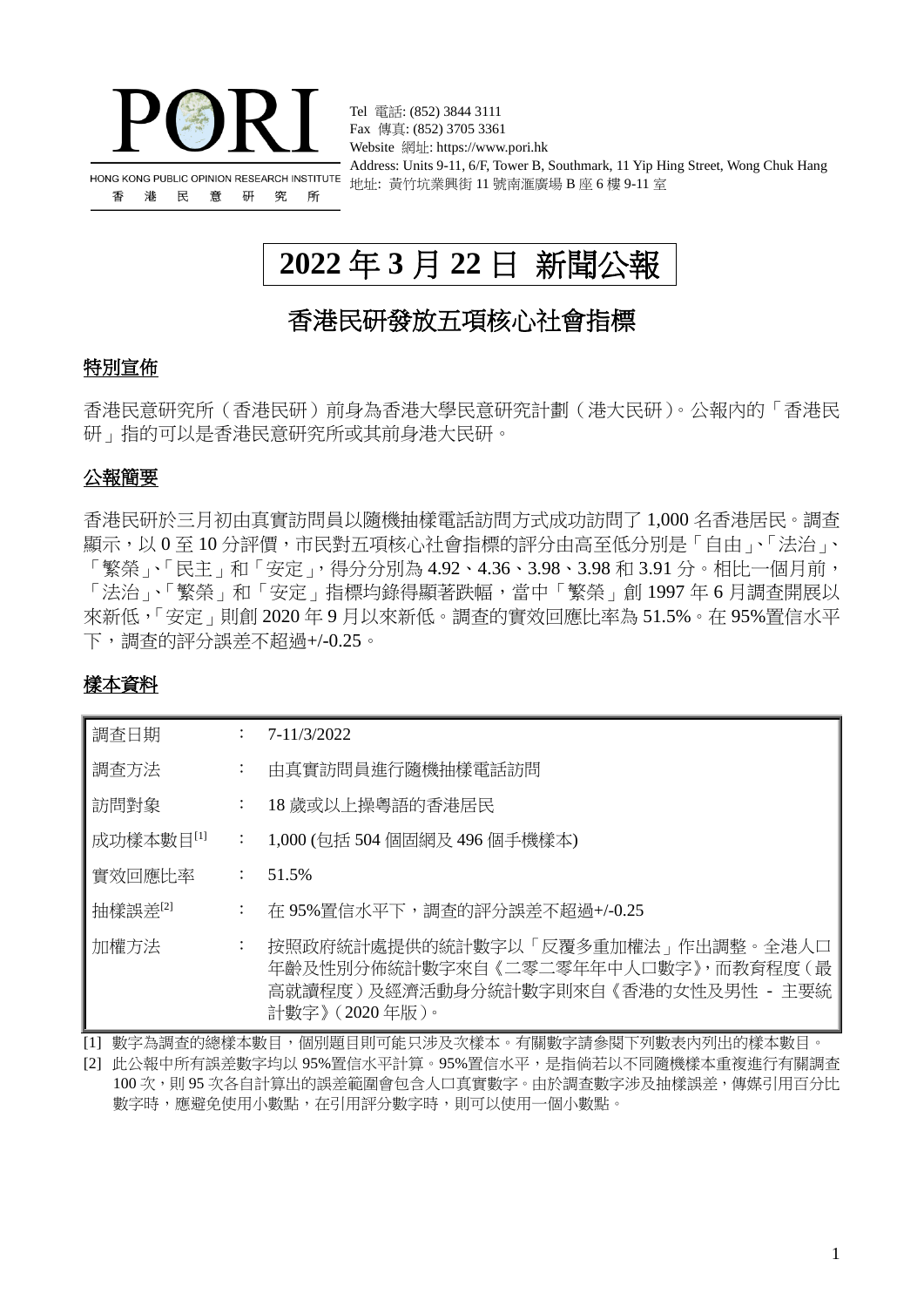### 最新數據

以下是五項核心社會指標的最新數字:

| 調查日期 |         | 29/10-3/11/21 29/11-3/12/21 | $3-6/1/22$ | $7 - 10/2/22$ | $7 - 11/3/22$    | 最新變化          |
|------|---------|-----------------------------|------------|---------------|------------------|---------------|
| 樣本數目 | 599-610 | 598-602                     | 606-618    | 548-677       | 597-604          |               |
| 回應比率 | 50.1%   | 44.9%                       | 52.7%      | 58.1%         | 51.5%            |               |
| 最新結果 | 結果      | 結果                          | 結果         | 結果            | 結果及誤差            | --            |
| 自由指標 | 5.18    | $4.82^{[3]}$                | 4.57       | $5.09^{[3]}$  | $4.92 + (-0.25)$ | $-0.17$       |
| 法治指標 | 4.87    | 4.59                        | 4.34       | $5.13^{[3]}$  | $4.36 + (-0.24)$ | $-0.77^{[3]}$ |
| 繁榮指標 | 5.35    | $4.77^{[3]}$                | 4.89       | 4.97          | $3.98 + (-0.21)$ | $-0.99^{[3]}$ |
| 民主指標 | 4.16    | 3.94                        | 3.93       | 4.25          | $3.98 + -0.25$   | $-0.27$       |
| 安定指標 | 5.42    | $5.03^{[3]}$                | 4.89       | 4.94          | $3.91 + (-0.22)$ | $-1.03^{[3]}$ |

[3] 該數字與上次調查結果的差異超過在 95%置信水平的抽樣誤差,表示有關變化在統計學上表面成立。不過,變 化在統計學上成立與否,並不等同有關變化是否有實際用途或意義,而不同調查的加權方法亦可能有所不同。

以 0 至 10 分評價,市民對五項核心社會指標的評分由高至低分別是「自由」、「法治」、「繁榮」、 「民主」和「安定」,得分分別為 4.92、4.36、3.98、3.98 和 3.91 分。相比一個月前,「法治」、 「繁榮」和「安定」指標均錄得顯著跌幅,當中「繁榮」創 1997 年 6 月調杳開展以來新低,「安 定」則創 2020 年 9 月以來新低。

### 民意日誌

香港民研於 2007 年開始與慧科訊業有限公司合作,由慧科訊業按照香港民研設計的分析方 法,將每日大事紀錄傳送至香港民研,經香港民研核實後成為「民意日誌」。

由於本新聞公報所涉及的調查項目,上次調查日期為 7-10/2/2022,而今次調查日期則為 7-11/3/2022,因此是次公報中的「民意日誌」項目便以上述日期為依歸,讓讀者作出比較。以 涵蓋率不下 25%本地報章每日頭條新聞和報社評論計,在上述期間發生的相關大事包括以下事 件,讀者可以自行判斷有關事件有否影響各項民調數字:

| 11/3/22 | 香港新冠疫情持續,死亡個案急增               |
|---------|-------------------------------|
| 7/3/22  | 政府推出快速檢測陽性呈報平台                |
| 4/3/22  | 逾七成院舍爆發新冠疫情                   |
| 2/3/22  | 林鄭月娥指全民強檢期間不會封城               |
| 23/2/22 | 政府發表新年度財政預算案,推出超過 1700 億逆周期措施 |
| 22/2/22 | 政府宣佈將於三月推行全民強檢                |
| 21/2/22 | 政府宣佈 2月24日開始實施「疫苗通行證」         |
| 18/2/22 | 林鄭月娥宣佈引用《緊急情況規例條款》押後特首選舉至5月8日 |
| 12/2/22 | 新冠肺炎疫情惡化,單日新增 1514 宗個案創新高     |
| 11/2/22 | 新冠肺炎疫情惡化,政務司司長李家超率團赴深圳商討抗疫    |
| 8/2/22  | 政府收緊防疫措施,限制跨家庭聚會及推行疫苗護照       |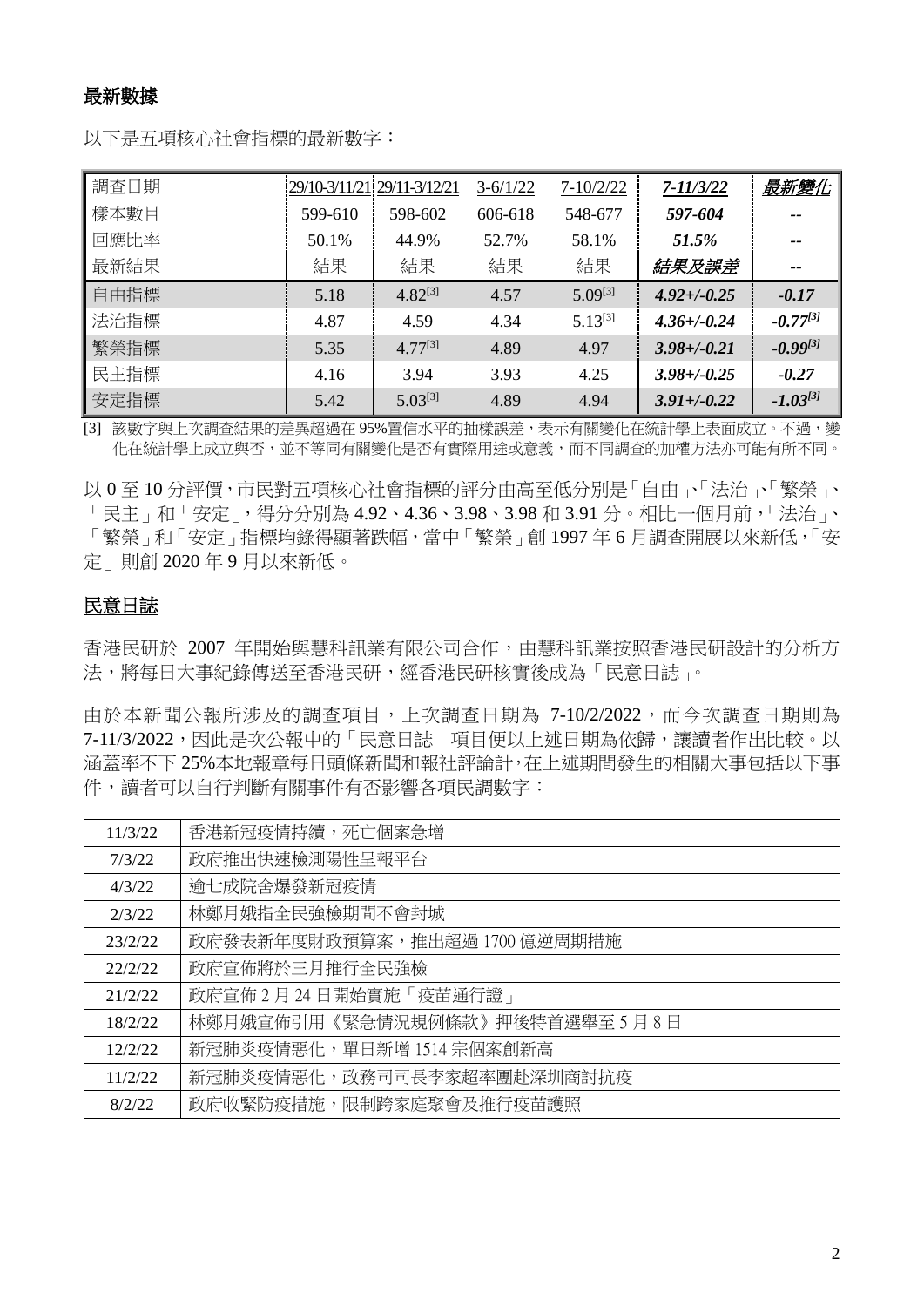# 數據分析

調查顯示,以 0至10分評價,市民對五項核心社會指標的評分由高至低分別是「自由」、「法 治」、「繁榮」、「民主」和「安定」,得分分別為 4.92、4.36、3.98、3.98 和 3.91 分。相比一個 月前,「法治」、「繁榮」和「安定」指標均錄得顯著跌幅,當中「繁榮」創 1997年6月調查開 展以來新低,「安定」則創 2020 年 9 月以來新低。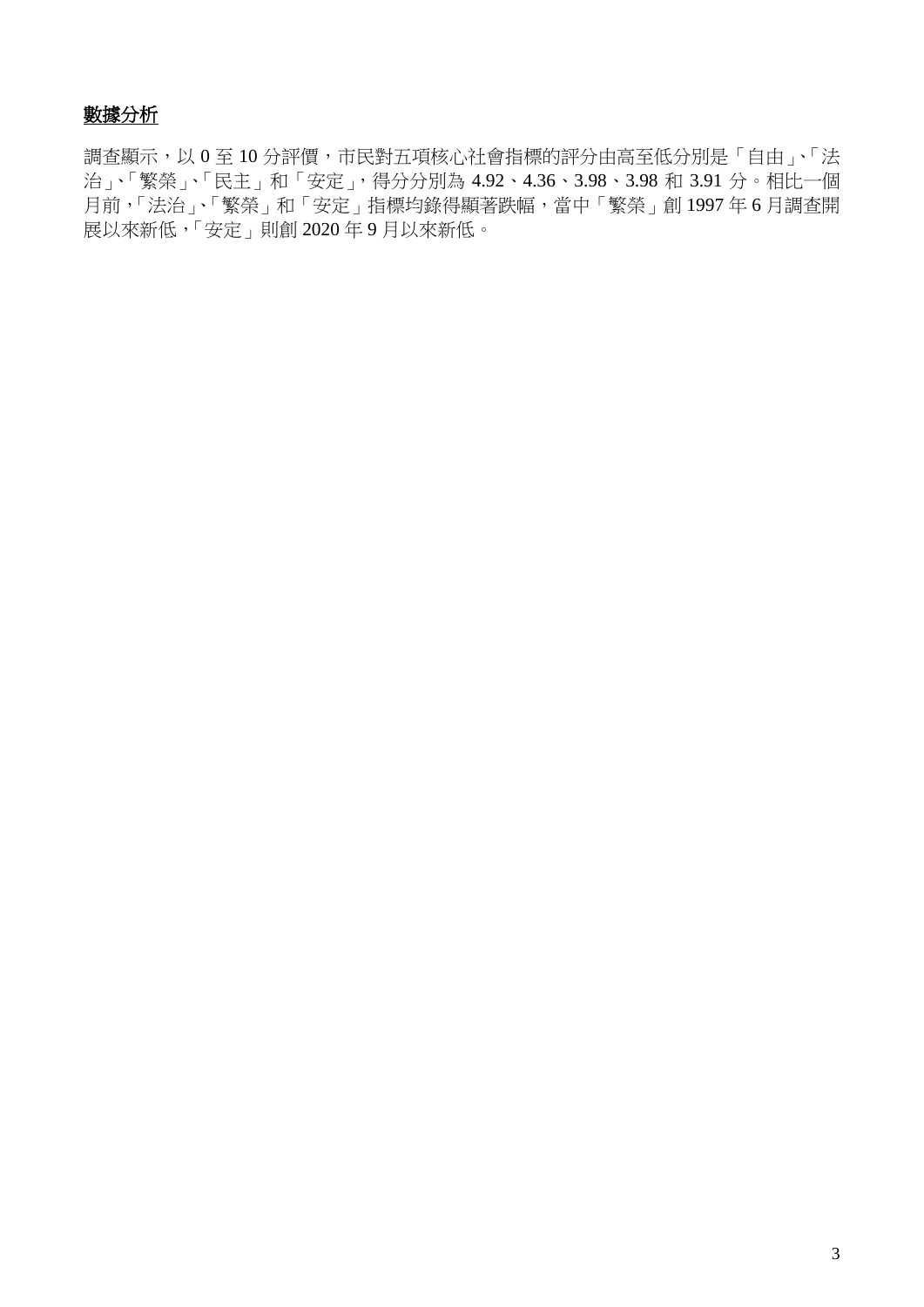

Tel 電話: (852) 3844 3111 Fax 傳真: (852) 3705 3361 Website 網址: https://www.pori.hk Address: Units 9-11, 6/F, Tower B, Southmark, 11 Yip Hing Street, Wong Chuk Hang 地址: 黃竹坑業興街 11 號南滙廣場 B 座 6 樓 9-11 室

# **Press Release on March 22, 2022**

# **PORI releases five core social indicators**

### **Special Announcement**

The predecessor of Hong Kong Public Opinion Research Institution (PORI) was The Public Opinion Programme at The University of Hong Kong (HKUPOP). "PORI" in this release can refer to Hong Kong Public Opinion Research Institute or its predecessor HKUPOP.

### **Abstract**

PORI successfully interviewed 1,000 Hong Kong residents by a random telephone survey conducted by real interviewers in early March. Our survey shows that, on a scale of 0 to 10, people's ratings on the five core social indicators ranked from the highest to the lowest are "freedom", "rule of law", "prosperity", "democracy" and "stability". Their scores are 4.92, 4.36, 3.98, 3.98 and 3.91 respectively. The ratings of "rule of law", "prosperity" and "stability" have registered significant decreases compared with a month ago. Among them, the rating of "prosperity" has registered a record low since the survey series started in June 1997, while the rating of "stability" has registered a record low since September 2020. The effective response rate of the survey is 51.5%. The maximum sampling error of ratings is +/-0.25 at 95% confidence level.

### **Contact Information**

| Date of survey                |                      | $: 7-11/3/2022$                                                                                                                                                                                                                                                                                                                                                                            |
|-------------------------------|----------------------|--------------------------------------------------------------------------------------------------------------------------------------------------------------------------------------------------------------------------------------------------------------------------------------------------------------------------------------------------------------------------------------------|
| Survey method                 |                      | : Random telephone survey conducted by real interviewers                                                                                                                                                                                                                                                                                                                                   |
| Target population             |                      | Cantonese-speaking Hong Kong residents aged 18 or above                                                                                                                                                                                                                                                                                                                                    |
| Sample size <sup>[1]</sup>    | $\ddot{\phantom{0}}$ | 1,000 (including 504 landline and 496 mobile samples)                                                                                                                                                                                                                                                                                                                                      |
| Effective response rate       | $\mathcal{L}$        | 51.5%                                                                                                                                                                                                                                                                                                                                                                                      |
| Sampling error <sup>[2]</sup> |                      | Sampling error of ratings not more than $+/-0.25$ at 95% conf. level                                                                                                                                                                                                                                                                                                                       |
| Weighting method              | $\mathcal{L}$        | Rim-weighted according to figures provided by the Census and Statistics<br>Department. The gender-age distribution of the Hong Kong population came<br>from "Mid-year population for 2020", while the educational attainment<br>(highest level attended) distribution and economic activity status distribution<br>came from "Women and Men in Hong Kong - Key Statistics (2020 Edition)". |

[1] This figure is the total sample size of the survey. Some questions may only involve a subsample, the size of which can be found in the tables below.

[2] All error figures in this release are calculated at 95% confidence level. "95% confidence level" means that if we were to repeat a certain survey 100 times with different random samples, we would expect 95 times having the population parameter within the respective error margins calculated. Because of sampling errors, when quoting percentages, journalists should refrain from reporting decimal places, whereas one decimal place can be used when quoting rating figures.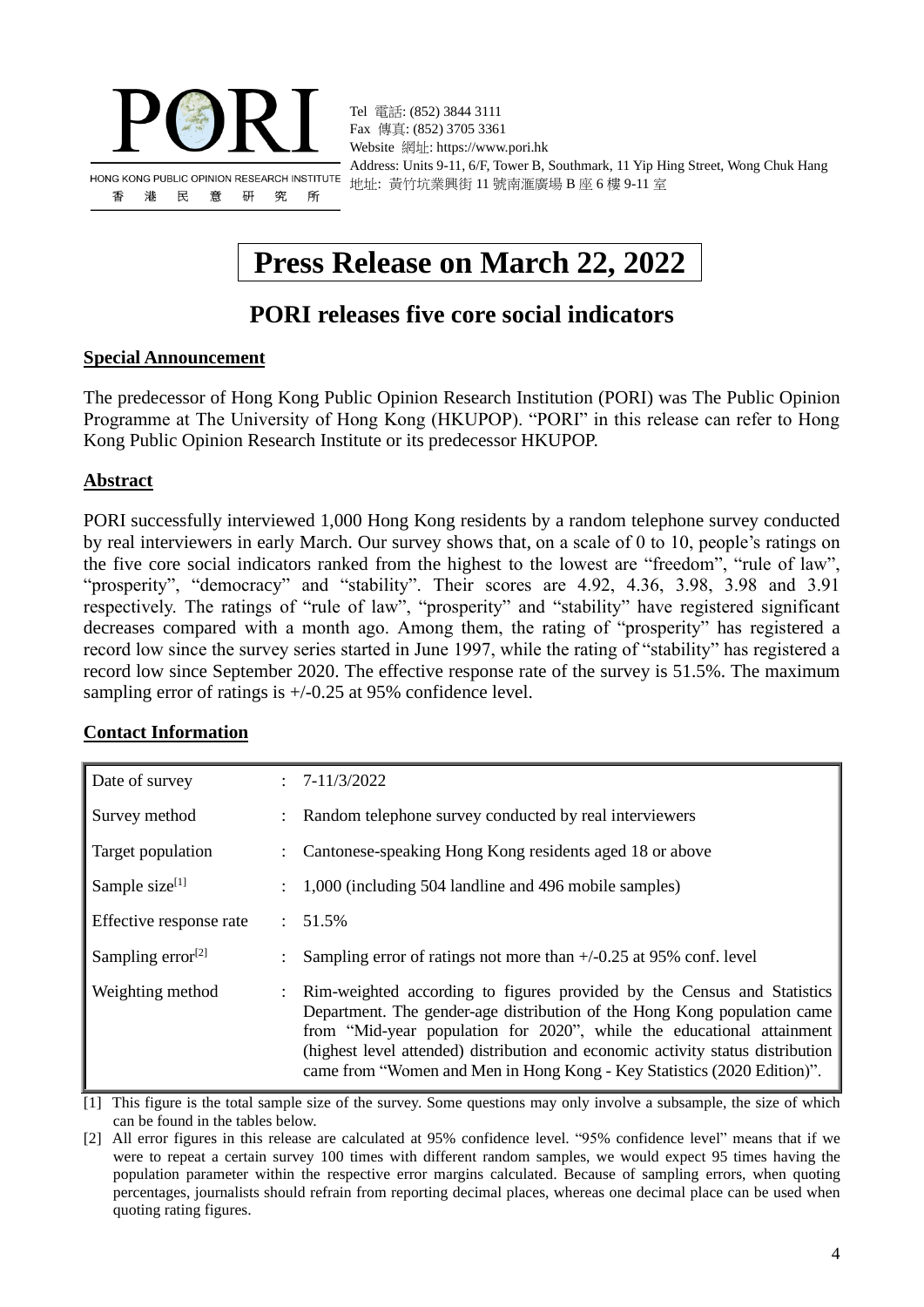### **Latest Figures**

| Date of survey                  |         | 29/10-3/11/21 29/11-3/12/21 | $3-6/1/22$ | $7 - 10/2/22$ | $7 - 11/3/22$      | Latest<br><i>change</i> |
|---------------------------------|---------|-----------------------------|------------|---------------|--------------------|-------------------------|
| Sample size                     | 599-610 | 598-602                     | 606-618    | 548-677       | 597-604            | --                      |
| Response rate                   | 50.1%   | 44.9%                       | 52.7%      | 58.1%         | 51.5%              | --                      |
| Latest findings                 | Finding | Finding                     | Finding    | Finding       | Finding &<br>error | --                      |
| Degree of freedom               | 5.18    | $4.82^{[3]}$                | 4.57       | $5.09^{[3]}$  | $4.92 + (-0.25)$   | $-0.17$                 |
| Compliance with the rule of law | 4.87    | 4.59                        | 4.34       | $5.13^{[3]}$  | $4.36 + (-0.24)$   | $-0.77^{[3]}$           |
| Degree of prosperity            | 5.35    | $4.77^{[3]}$                | 4.89       | 4.97          | $3.98 + (-0.21)$   | $-0.99^{[3]}$           |
| Degree of democracy             | 4.16    | 3.94                        | 3.93       | 4.25          | $3.98 + (-0.25)$   | $-0.27$                 |
| Degree of stability             | 5.42    | $5.03^{[3]}$                | 4.89       | 4.94          | $3.91 + (-0.22)$   | $-1.03^{[3]}$           |

Herewith the latest figures of the five core social indicators:

[3] The difference between the figure and the result from the previous survey has gone beyond the sampling error at 95% confidence level, meaning that the change is statistically significant prima facie. However, whether the difference is statistically significant is not the same as whether they are practically useful or meaningful, and different weighting methods could have been applied in different surveys.

On a scale of 0 to 10, people's ratings on the five core social indicators ranked from the highest to the lowest are "freedom", "rule of law", "prosperity", "democracy" and "stability". Their scores are 4.92, 4.36, 3.98, 3.98 and 3.91 respectively. The ratings of "rule of law", "prosperity" and "stability" have registered significant decreases compared with a month ago. Among them, the rating of "prosperity" has registered a record low since the survey series started in June 1997, while the rating of "stability" has registered a record low since September 2020.

### **Opinion Daily**

In 2007, PORI started collaborating with Wisers Information Limited whereby Wisers supplies to PORI a record of significant events of that day according to the research method designed by PORI. These daily entries would then become "Opinion Daily" after they are verified by PORI.

For the polling items covered in this press release, the previous survey was conducted from 7 to 10 February, 2022 while this survey was conducted from 7 to 11 March, 2022. During this period, herewith the significant events selected from counting newspaper headlines and commentaries on a daily basis and covered by at least 25% of the local newspaper articles. Readers can make their own judgment if these significant events have any impacts to different polling figures.

| 11/3/22 | Hong Kong's epidemic situation persists and death toll rises sharply.                                                              |
|---------|------------------------------------------------------------------------------------------------------------------------------------|
| 7/3/22  | The government launches the "Declaration System for Individuals Tested Positive for<br>COVID-19 Using Rapid Antigen Test".         |
| 4/3/22  | COVID-19 infections were reported in more than 70% of residential care homes.                                                      |
| 2/3/22  | Carrie Lam says citywide lockdown will not be imposed during compulsory universal testing.                                         |
| 23/2/22 | The government delivers the new Budget, and will spend more than HK\$170 billion on<br>counter-cyclical measures.                  |
| 22/2/22 | The government announces the implementation of compulsory mass testing in March.                                                   |
| 21/2/22 | The government announces the implementation of the Vaccine Pass arrangement starting<br>from February 24.                          |
| 18/2/22 | Carrie Lam announces the postponement of the Chief Executive Election to May 8 by<br>invoking the Emergency Regulations Ordinance. |
| 12/2/22 | As COVID-19 outbreak continues to grow, Hong Kong reports 1,514 cases, registering a<br>record high.                               |